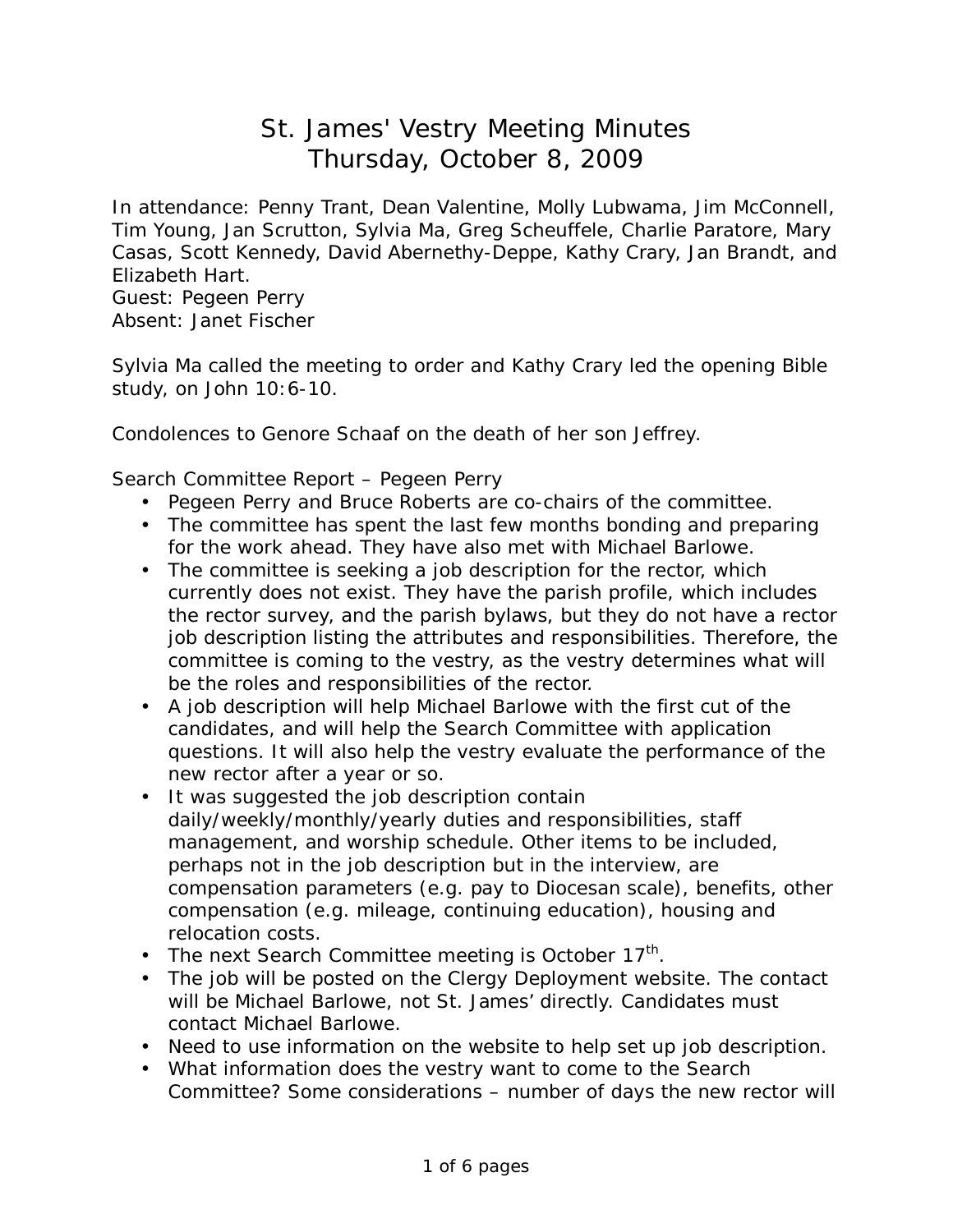be in the office, number of days he/she working in other venues, and how he/she will be accountable to the parish.

- This should be done by the time the Parish Profile is presented to the vestry.
- Should also go to Diocal to review the guidelines for clergy wellness.
- David Abernethy-Deppe prepares a monthly report outlining how many hours for different tasks, like sermon writing. This could give the vestry some ideas.
- But, both David Abernethy-Deppe and Kathy Crary are 0.7 FTE with no benefits versus 1 FTE with benefits.
- Some duties of the rector are legal paperwork and supervision of lay employees. Kathy and David, however, cannot do either of these things – right now the Senior Warden, Sylvia Ma, performs these duties.
- Jan Brandt, Penny Trant, Jan Scrutton and Greg Scheuffele will meet before the next vestry meeting to help pull out the right "bits" of information.
- The vestry will be electing a new senior warden next year, a position usually appointed by the rector.
- This is a unique parish want to write a job description to fit this parish.

Transition Team Report

- In the next week or so the Transition Team expects to hand over a rough draft of the parish profile. The profile is a long document, approximately 28 pages plus pictures.
- The team encourages the vestry to go through the document for both editing and content. Does the profile give the big picture? Please send all comments, corrections, and suggestions to Janet Fischer within a week of receiving the draft.

Endowment Resolution

- Restricted amount refers to principal/donated money. Unrestricted amount is dividends, interest, realized or unrealized gains or losses.
- With the resolution, Endowment does not have to give out distribution if the fund is "under the water."
- Five percent of any distribution is transferred to restricted in order to grow the principal.
- The resolution has been sent to the Diocese, but have not heard back from them yet.
- Motion was made to accept the Distribution Policy for the Endowment Board. Moved and seconded. Motion passed.

**Newsletter**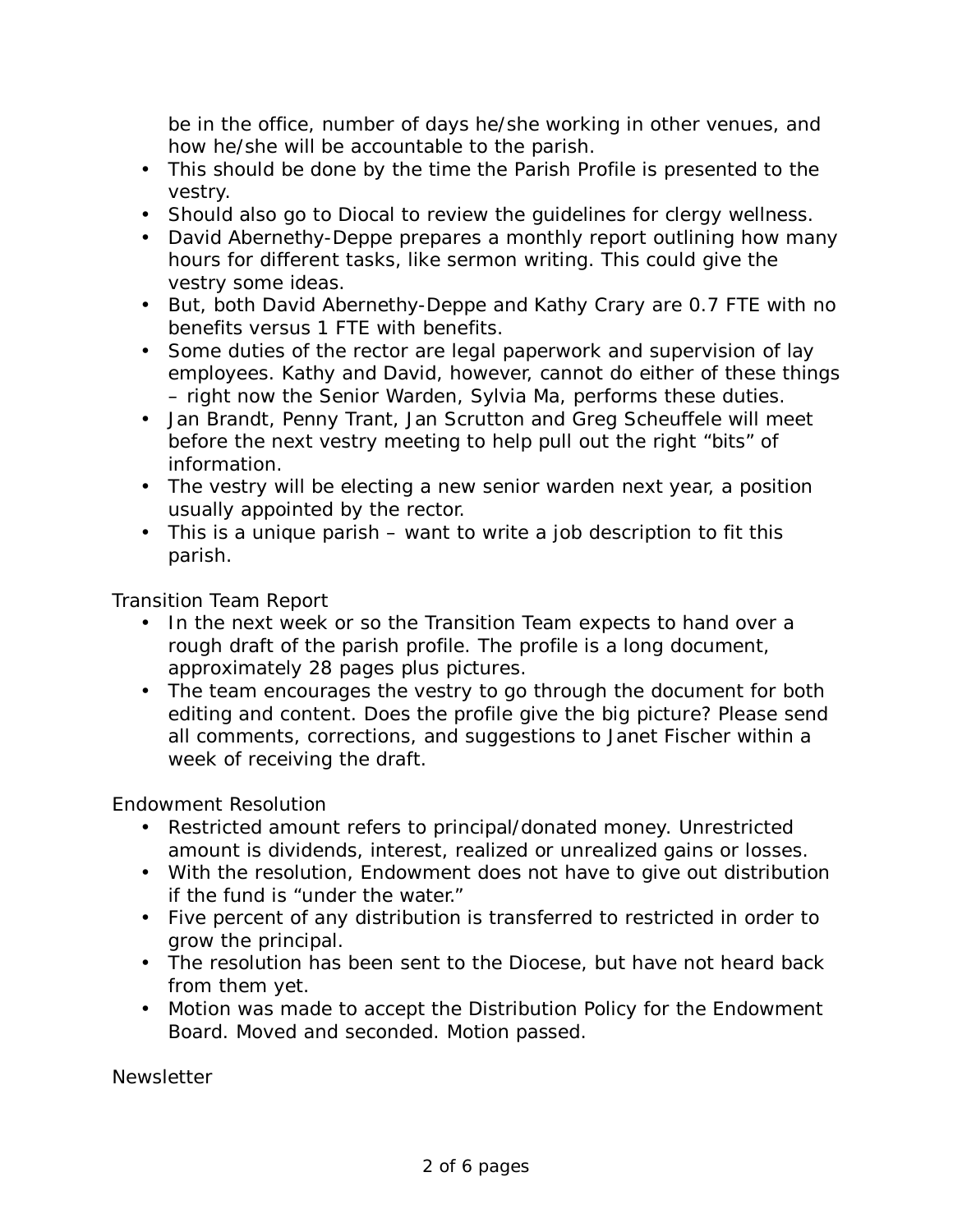- The budget is very tight. This might be a good time to look at the cost to print out the newsletter. Costs include the paper, photocopier, staff time and postage.
- It was suggested that we could print fewer copies and send a copy to those people who do not have computers. Others can print out the newsletter themselves.
- Need to have people opt into receiving a mailed coy.
- Janet Fischer suggested a notice in the November Window stating that beginning in December the Window will be available online only, and that if you need a copy mailed, let the office know by November  $15<sup>th</sup>$ . However, it was suggested that it might be better to list the change in two Window issues (November and December) and begin the new policy January 2010.
- It should be added that we want to make sure everyone still has access, and therefore, to be sure you are informed when the new edition of the Window is available, sign up for the St. James' email list.
- Might also be a good idea to have a note in the Green Pages.
- This will help us go green, reducing our carbon footprint.
- Along the same lines, the Green Pages will start being printed on white paper. The cost of a case of green paper is \$75.00 versus a case of white paper at \$35.00.
- Motion was made to become a more green community by stopping the bulk mailing of the newsletter and concentrate on sending the newsletter electronically beginning January 2010. Moved and seconded. Motion passed.

Calendar

October 12 – Leadership Luncheon at 12:30

October 18 – Dedication Sunday

October 12-27 – David Abernethy-Deppe on vacation

October 22-November 3 – Sylvia Ma on vacation

October 23 – Women's Retreat at Bishop's Ranch

November 1 – All Saints Day and Baptisms

November 2 – Winter Relief begins

November 4 – Budget workshop

November 14 – Confirmation at Grace Cathedral at 11:00. Seven are being confirmed and two received. There will be a tour of the Cathedral at 1:30 after the service.

November 29 – Advent lessons and carols, with tea in the English tradition

December 6 – Book sale from 9:00-1:00. Los Posadas in the evening

January 18, 2010 – McCutcheon concert

January 22-24 – Deanery vestry retreat (representatives from St. James' will be attending Saturday only)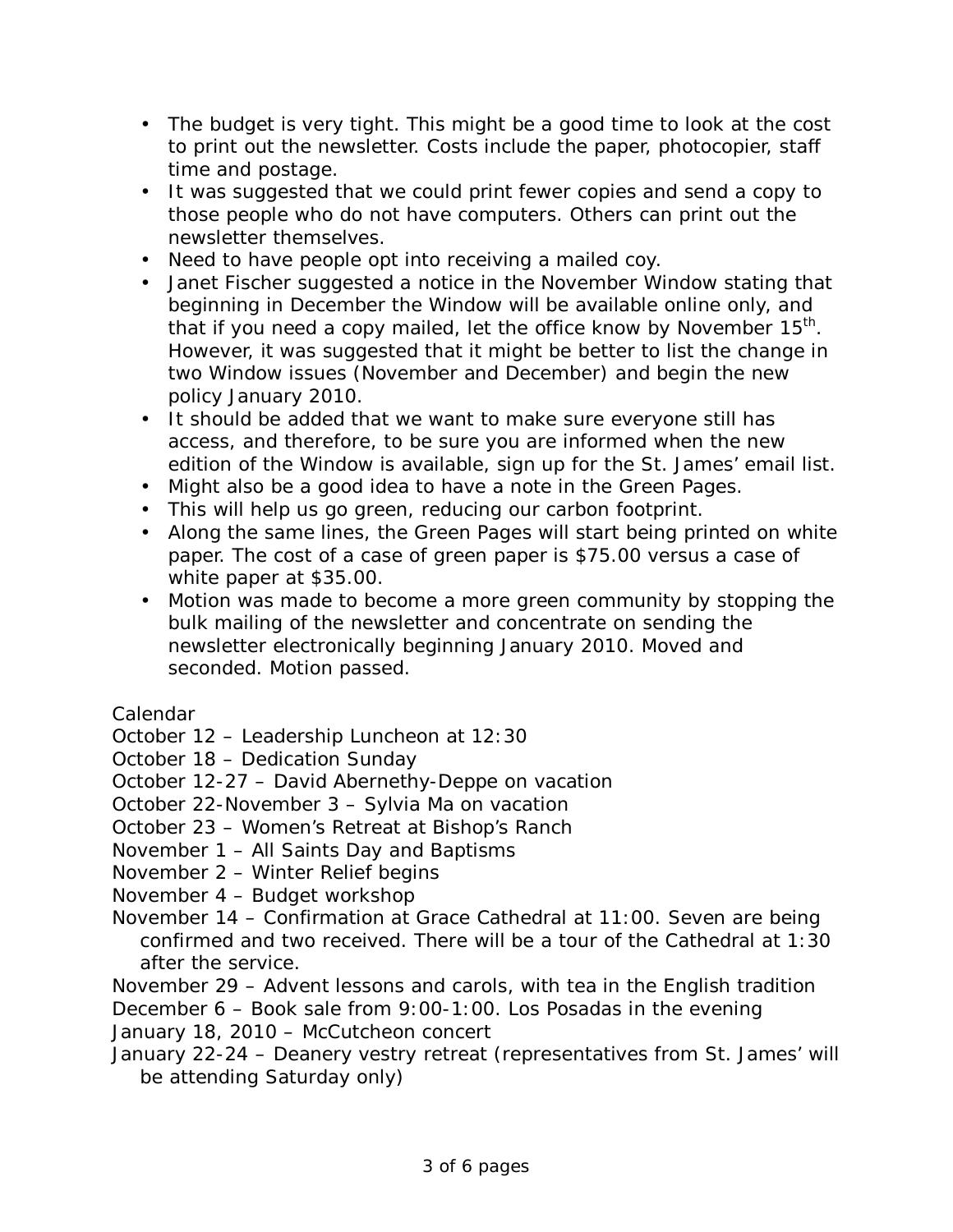January 31 – Annual meeting, single service. The week before the meeting will be the budget discussion, and endowment discussion during Faith formation

February 6 – Vestry retreat, Mercy Center

**Inventory** 

- The inventory list that went out is a suggested list. Make sure to include items that are not included on the list.
- Send information to Laura Winter via Excel spreadsheet

The September 10, 2009 vestry minutes were approved as presented.

Financial Report

- Do not have all the bank statements as this is the earliest time of the month for the vestry meeting.
- Finally got the money back from the counterfeit checks
- Clergy house money is in CDs
- Trend for pledges in 2009 is flat, instead of going down, which is good news.
- Plate is unidentifiable money (cash) and unpledged is money that can be traced (i.e. a check) but is not from a person who has pledged. If you have pledged and you donate above your pledge that money will go under pledged.
- The budget has not been changed even if people have reduced or eliminated their pledge.
- We have spent less money than budgeted
- In Special Interest, money was accidentally listed under camping. It has now been correctly moved to Fundraisers.
- In Special Interest, it was suggested that Event 2630-34 Youth and Event 2630-77 TGIF money be moved out of Events and combined.
- Motion was made to combine Event 2630-34 Youth and Event 2630-77 TGIF money, and move that money to Worship, into a category labeled "Youth." Moved and seconded. Motion passed.
- \$727.00 was raised by St. James' for shoe outreach. The combined total with St. Anne's is \$1320.00.
- Summer Relief money will be counted this Sunday.

## Cluster Reports

**Facilities** 

- There has been a real problem with doors and windows being left open and/or unlocked.
- Painting bids there were 8 votes, 1 abstention, and 3 did not vote. The vote was for Contractor A.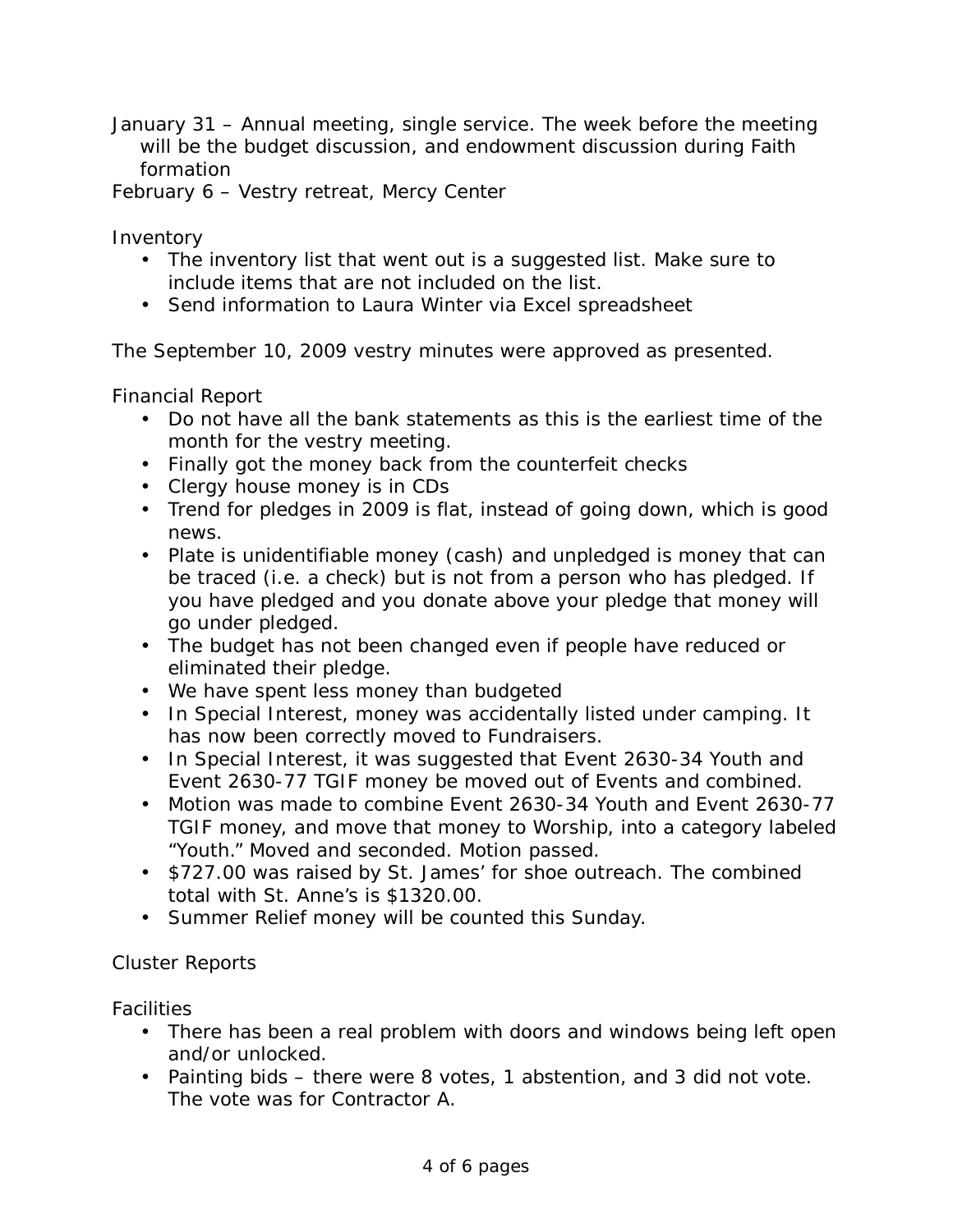- Information from Scott Kennedy about the contractors:
	- o Contractor A is a full-service owner-operated company that was started in 1984. They are one of the bay area's leading residential and commercial painting contractors. They use high quality paints form Kelly-Moore. The prep work includes: powerwashing, repairing cracks, caulking loose joints, and priming raw areas. The contractor cautioned me that we may have some dry rot/wood damage on more than one building. This may lead to an adjustment in scope of work and price! They offer a five-year warranty on labor and Kelly Moore has five-years on the paint. The completion time is about two weeks. Their bid is: \$14,575.
	- o Contractor B has said "he has been doing all indoor, and outdoor remodel, repair and maintenance work including painting for 14 years." He will provide labor, materials, and equipment to complete the prepping for painting, and painting of all buildings. This includes: scrape off peeling paint, repair gouges and damaged wood, priming areas as needed. The work is warranted that if there are any defects in workmanship or materials from one year, he will repair or replace as needed. The completion time would be about two weeks, excluding change orders. His bid is: \$12,000.
	- $\circ$  Contractor C This business has been family owned and operated since 1983. They do not advertise as their skilled and experienced crew is the main reason for their quality of work and long-time success. They have many large and long-term references throughout this area. They use Kelly Moore paints with a five-year warranty and have a one-year warranty on labor. The completion time would be two to three weeks. Prep work includes: pressure washing, scraping, sanding, and priming all areas as needed. Their bid is: \$14,850.
- The recycling boxes in the front look bad. While we do get a little money for cell phones and ink cartridges, there are a lot of places that take e-waste and there could be a problem with leaking batteries and broken fluorescent bulbs.
- Stove has been backordered.
- Still shopping for dishwasher.
- Need to purchase thumb-latch type deadbolts for EB1.
- Motion was made to spend \$209.84 for deadbolts in EB1. Moved and seconded. Motion passed.

Worship and Christian Formation

- Worship Committee is working on the fourth Sunday service.
- Los Posadas is asking for a donation of \$5.00 per person.
- The Youth Space is opened.